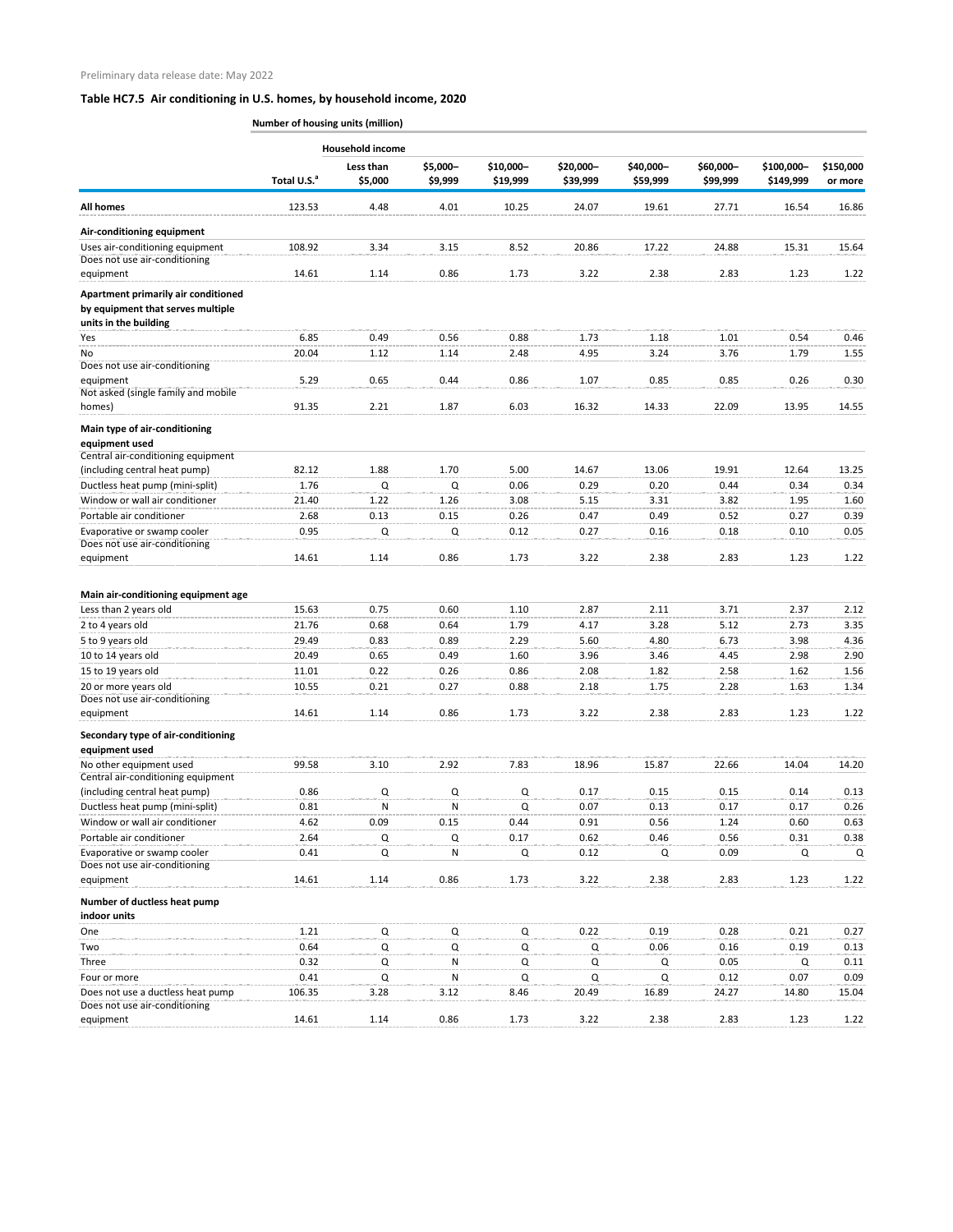### **Number of housing units (million)**

|                                                                          |                         | <b>Household income</b> |          |           |           |           |           |            |             |
|--------------------------------------------------------------------------|-------------------------|-------------------------|----------|-----------|-----------|-----------|-----------|------------|-------------|
|                                                                          |                         | Less than               | \$5,000- | \$10,000- | \$20,000- | \$40,000- | \$60,000- | \$100,000- | \$150,000   |
|                                                                          | Total U.S. <sup>a</sup> | \$5,000                 | \$9,999  | \$19,999  | \$39,999  | \$59,999  | \$99,999  | \$149,999  | or more     |
| <b>All homes</b>                                                         | 123.53                  | 4.48                    | 4.01     | 10.25     | 24.07     | 19.61     | 27.71     | 16.54      | 16.86       |
| Number of window or wall air<br>conditioners used                        |                         |                         |          |           |           |           |           |            |             |
| One                                                                      | 11.89                   | 0.65                    | 0.89     | 1.83      | 2.90      | 1.75      | 2.19      | 0.94       | 0.74        |
| Two                                                                      | 8.24                    | 0.45                    | 0.31     | 1.07      | 2.02      | 1.22      | 1.71      | 0.79       | 0.65        |
| Three                                                                    | 3.72                    | 0.11                    | 0.15     | 0.43      | 0.74      | 0.60      | 0.74      | 0.51       | 0.45        |
| Four or more<br>Does not use window or wall air                          | 2.18                    | 0.09                    | Q        | 0.20      | 0.40      | 0.30      | 0.43      | 0.31       | 0.40        |
| conditioners                                                             | 82.89                   | 2.03                    | 1.74     | 5.00      | 14.79     | 13.35     | 19.81     | 12.75      | 13.41       |
| Does not use air-conditioning                                            |                         |                         |          |           |           |           |           |            |             |
| equipment                                                                | 14.61                   | 1.14                    | 0.86     | 1.73      | 3.22      | 2.38      | 2.83      | 1.23       | 1.22        |
| Number of portable air conditioners<br>used                              |                         |                         |          |           |           |           |           |            |             |
| One                                                                      | 3.64                    | 0.11                    | 0.11     | 0.26      | 0.77      | 0.76      | 0.72      | 0.35       | 0.55        |
| Two                                                                      | 1.28                    | 0.10                    | 0.10     | 0.13      | 0.21      | 0.13      | 0.28      | 0.16       | 0.17        |
| Three                                                                    | 0.29                    | N                       | N        | Q         | Q         | Q         | Q         | Q          | Q           |
| Four or more                                                             | 0.10                    | Q                       | Q        | Q         | Q         | N         | Q         | Q          | Q           |
| Does not use portable air<br>conditioners                                | 103.60                  | 3.13                    | 2.94     | 8.10      | 19.78     | 16.28     | 23.79     | 14.73      | 14.86       |
| Does not use air-conditioning<br>equipment                               | 14.61                   | 1.14                    | 0.86     | 1.73      | 3.22      | 2.38      | 2.83      | 1.23       | 1.22        |
|                                                                          |                         |                         |          |           |           |           |           |            |             |
| Has thermostat                                                           |                         |                         |          |           |           |           |           |            |             |
| Yes                                                                      | 109.35                  | 3.14                    | 2.91     | 7.94      | 20.55     | 17.53     | 25.61     | 15.61      | 16.06       |
| Smart or internet-connected<br>thermostat                                | 12.78                   | 0.14                    | 0.10     | 0.27      | 0.88      | 1.32      | 3.02      | 2.70       | 4.34        |
| Programmable thermostat                                                  | 52.49                   | 1.14                    | 1.02     | 3.10      | 9.49      | 8.23      | 12.58     | 8.29       | 8.66        |
| Non-programmable thermostat                                              | 44.08                   | 1.86                    | 1.78     | 4.57      | 10.18     | 7.98      | 10.01     | 4.62       | 3.07        |
| Νo                                                                       | 12.73                   | 1.22                    | 0.97     | 2.08      | 3.24      | 1.83      | 1.89      | 0.82       | <b>0.68</b> |
| Does not use heating or air-                                             |                         |                         |          |           |           |           |           |            |             |
| conditioning equipment                                                   | 1.45                    | 0.12                    | 0.13     | 0.23      | 0.28      | 0.25      | 0.21      | 0.11       | 0.12        |
| Air-conditioning equipment control<br>Sets one temperature and leaves it |                         |                         |          |           |           |           |           |            |             |
| there most of the time                                                   | 45.50                   | 1.52                    | 1.45     | 3.70      | 9.69      | 7.83      | 10.39     | 5.84       | 5.07        |
| Manually adjusts the temperature                                         | 25.20                   | 0.69                    | 0.64     | 2.06      | 5.06      | 4.08      | 6.19      | 3.33       | 3.16        |
| Programmable or smart thermostat                                         |                         |                         |          |           |           |           |           |            |             |
| automatically adjusts the                                                |                         |                         |          |           |           |           |           |            |             |
| temperature                                                              | 16.59                   | 0.12                    | 0.10     | 0.34      | 1.24      | 1.82      | 4.02      | 3.73       | 5.22        |
| Turns equipment on or off as needed                                      | 18.56                   | 0.75                    | 0.78     | 1.98      | 4.12      | 3.01      | 3.79      | 2.08       | 2.05        |
| Household does not have control over                                     |                         |                         |          |           |           |           |           |            |             |
| the air-conditioning equipment<br>Controls air-conditioning equipment    | 3.04                    | 0.26                    | 0.17     | 0.44      | 0.76      | 0.47      | 0.48      | 0.32       | 0.14        |
| some other way<br>Does not use air-conditioning                          | Q                       | ${\sf N}$               | N        | N         | N         | Q         | ${\sf N}$ | Q          | ${\sf N}$   |
| equipment                                                                | 14.61                   | 1.14                    | 0.86     | 1.73      | 3.22      | 2.38      | 2.83      | 1.23       | 1.22        |
| Summer indoor daytime                                                    |                         |                         |          |           |           |           |           |            |             |
| temperature when someone is home                                         |                         |                         |          |           |           |           |           |            |             |
| 69 degrees or less                                                       | 22.99                   | 0.98                    | 1.06     | 2.19      | 4.72      | 3.95      | 4.75      | 2.99       | 2.34        |
| 70 degrees                                                               | 18.41                   | 0.63                    | 0.56     | 1.59      | 3.75      | 2.83      | 4.17      | 2.54       | 2.33        |

| 71 to 73 degrees              | 23.68 | 0.54 | 0.55 | 4.39 | 3.95 | 3.46 | 5.78 | 3.50 | 4.51 |
|-------------------------------|-------|------|------|------|------|------|------|------|------|
| 74 to 76 degrees              | 27.09 | 0.76 | 0.50 | 1.83 | 4.87 | 4.39 | 6.45 | 3.93 | 4.35 |
| 77 to 79 degrees              | 11.68 | 0.20 | 0.22 | 0.92 | 2.34 | 1.82 | 2.71 | 1.78 | 1.69 |
| 80 degrees or more            | 5.07  | 0.22 | 0.26 | 0.60 | 1.23 | 0.77 | 1.02 | 0.56 | 0.42 |
| Does not use air-conditioning |       |      |      |      |      |      |      |      |      |
| equipment                     | 14.61 | 1.14 | 0.86 | 1.73 | 3.22 | 2.38 | 2.83 | 1.23 | 1.22 |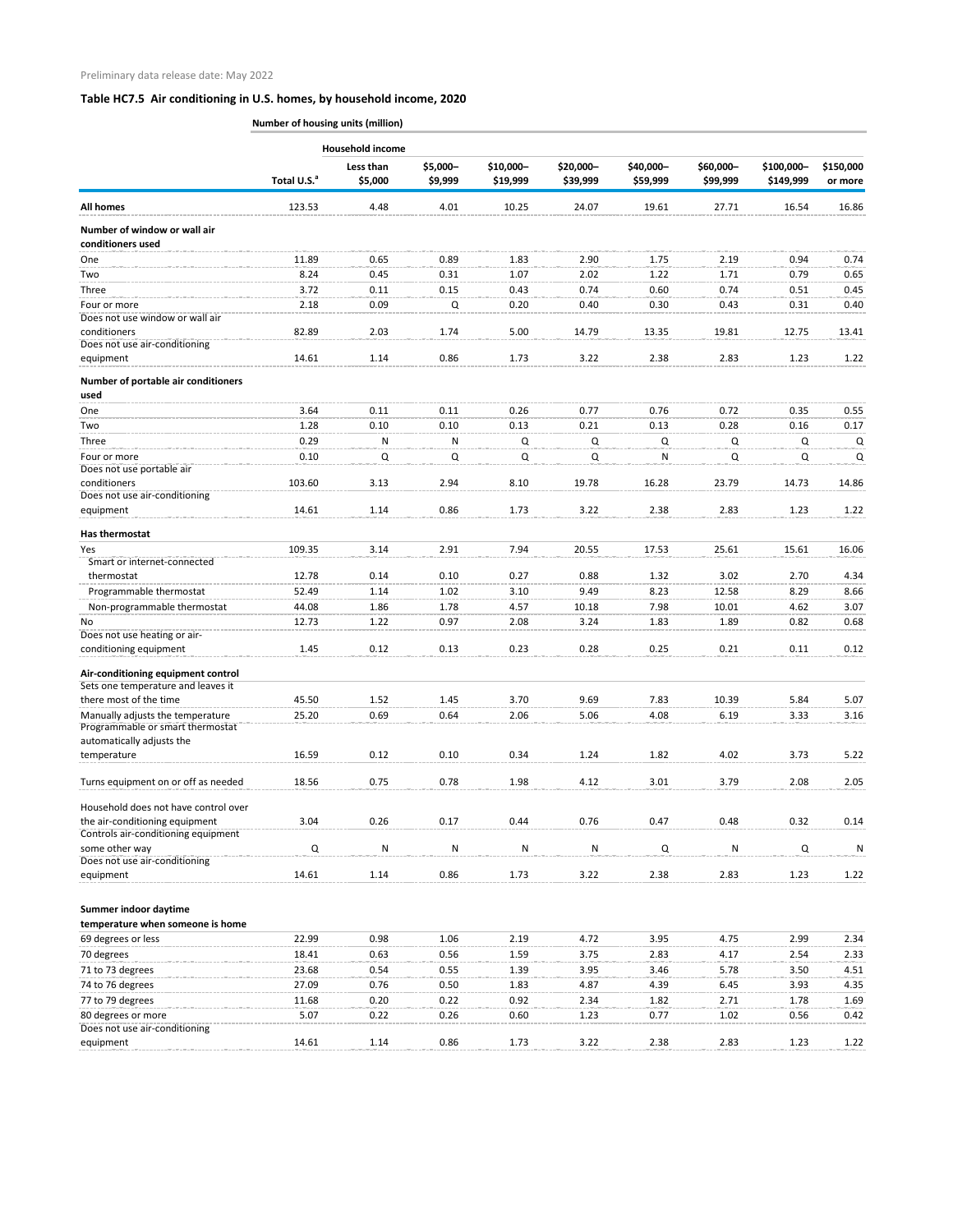**Number of housing units (million)**

|                                                                       |                         | <b>Household income</b> |                     |                       |                       |                       |                       |                         |                      |
|-----------------------------------------------------------------------|-------------------------|-------------------------|---------------------|-----------------------|-----------------------|-----------------------|-----------------------|-------------------------|----------------------|
|                                                                       | Total U.S. <sup>a</sup> | Less than<br>\$5,000    | \$5,000-<br>\$9,999 | \$10,000-<br>\$19,999 | \$20,000-<br>\$39,999 | \$40,000-<br>\$59,999 | \$60,000-<br>\$99,999 | \$100,000-<br>\$149,999 | \$150,000<br>or more |
| <b>All homes</b>                                                      | 123.53                  | 4.48                    | 4.01                | 10.25                 | 24.07                 | 19.61                 | 27.71                 | 16.54                   | 16.86                |
| Summer indoor daytime                                                 |                         |                         |                     |                       |                       |                       |                       |                         |                      |
| temperature when no one is home                                       |                         |                         |                     |                       |                       |                       |                       |                         |                      |
| 69 degrees or less                                                    | 18.96                   | 0.97                    | 0.86                | 2.09                  | 4.13                  | 3.15                  | 3.82                  | 2.37                    | 1.57                 |
| 70 degrees                                                            | 14.13                   | 0.57                    | 0.47                | 1.28                  | 3.03                  | 2.46                  | 3.14                  | 1.71                    | 1.47                 |
| 71 to 73 degrees                                                      | 17.00                   | 0.46                    | 0.45                | 1.20                  | 3.02                  | 2.51                  | 4.10                  | 2.43                    | 2.84                 |
| 74 to 76 degrees                                                      | 27.10                   | 0.62                    | 0.55                | 1.76                  | 4.80                  | 4.26                  | 6.56                  | 3.91                    | 4.63                 |
| 77 to 79 degrees                                                      | 15.04                   | 0.31                    | 0.32                | 0.80                  | 2.75                  | 2.30                  | 3.61                  | 2.43                    | 2.51                 |
| 80 degrees or more<br>Does not use air-conditioning                   | 16.69                   | 0.40                    | 0.49                | 1.38                  | 3.13                  | 2.55                  | 3.65                  | 2.47                    | 2.62                 |
| equipment                                                             | 14.61                   | 1.14                    | 0.86                | 1.73                  | 3.22                  | 2.38                  | 2.83                  | 1.23                    | 1.22                 |
| Summer indoor temperature at night                                    |                         |                         |                     |                       |                       |                       |                       |                         |                      |
| 69 degrees or less                                                    | 30.19                   | 1.20                    | 1.08                | 2.70                  | 6.05                  | 4.84                  | 6.65                  | 4.01                    | 3.65                 |
| 70 degrees                                                            | 19.70                   | 0.62                    | 0.61                | 1.55                  | 3.98                  | 3.04                  | 4.41                  | 2.67                    | 2.83                 |
| 71 to 73 degrees                                                      | 22.74                   | 0.51                    | 0.60                | 1.40                  | 3.81                  | 3.40                  | 5.47                  | 3.47                    | 4.08                 |
| 74 to 76 degrees                                                      | 23.06                   | 0.64                    | 0.50                | 1.63                  | 4.30                  | 3.88                  | 5.28                  | 3.33                    | 3.49                 |
| 77 to 79 degrees                                                      | 9.07                    | 0.22                    | 0.20                | 0.72                  | 1.74                  | 1.47                  | 2.09                  | 1.38                    | 1.24                 |
| 80 degrees or more                                                    | 4.15                    | 0.15                    | 0.16                | 0.52                  | 0.97                  | 0.59                  | 0.98                  | 0.44                    | 0.35                 |
| Does not use air-conditioning                                         |                         |                         |                     |                       |                       |                       |                       |                         |                      |
| equipment                                                             | 14.61                   | 1.14                    | 0.86                | 1.73                  | 3.22                  | 2.38                  | 2.83                  | 1.23                    | 1.22                 |
| Air-conditioned basement                                              |                         |                         |                     |                       |                       |                       |                       |                         |                      |
| Yes                                                                   | 17.18                   | 0.17                    | 0.13                | 0.35                  | 2.02                  | 2.17                  | 4.36                  | 3.82                    | 4.15                 |
| No.<br>Not asked (air-conditioned homes                               | 16.26                   | 0.32                    | 0.19                | 1.02                  | 2.48                  | 2.45                  | 4.23                  | 2.55                    | 3.03                 |
| with no basement)                                                     | 42.54                   | 0.77                    | 0.63                | 2.59                  | 7.65                  | 7.12                  | 11.00                 | 6.38                    | 6.41                 |
| Not asked (un-air-conditioned homes,<br>apartments, and mobile homes) | 47.55                   | 3.23                    | 3.06                | 6.29                  | 11.92                 | 7.86                  | 8.12                  | 3.79                    | 3.28                 |
| <b>Air-conditioned attic</b>                                          |                         |                         |                     |                       |                       |                       |                       |                         |                      |
| Yes                                                                   | 2.22                    | 0.08                    | Q                   | 0.11                  | 0.40                  | 0.29                  | 0.44                  | 0.33                    | 0.51                 |
| No.                                                                   | 49.78                   | 0.60                    | 0.48                | 2.27                  | 7.34                  | 7.52                  | 12.86                 | 9.04                    | 9.68                 |
| Not asked (air-conditioned homes                                      |                         |                         |                     |                       |                       |                       |                       |                         |                      |
| with no attic)                                                        | 23.97                   | 0.57                    | 0.41                | 1.58                  | 4.41                  | 3.93                  | 6.29                  | 3.38                    | 3.40                 |
| Not asked (un-air-conditioned homes,<br>apartments, and mobile homes) | 47.55                   | 3.23                    | 3.06                | 6.29                  | 11.92                 | 7.86                  | 8.12                  | 3.79                    | 3.28                 |
| Air-conditioned attached garage                                       |                         |                         |                     |                       |                       |                       |                       |                         |                      |
| Yes                                                                   | 1.64                    | Q                       | Q                   | 0.06                  | 0.29                  | 0.16                  | 0.43                  | 0.31                    | 0.30                 |
| No.                                                                   | 45.97                   | 0.38                    | 0.28                | 1.32                  | 5.85                  | 6.66                  | 12.31                 | 8.93                    | 10.25                |
| Not asked (air-conditioned homes                                      |                         |                         |                     |                       |                       |                       |                       |                         |                      |
| with no attached garage)                                              | 28.37                   | 0.81                    | 0.64                | 2.58                  | 6.01                  | 4.93                  | 6.85                  | 3.51                    | 3.04                 |
| Not asked (un-air-conditioned homes,                                  |                         |                         |                     |                       |                       |                       |                       |                         |                      |
| apartments, and mobile homes)                                         | 47.55                   | 3.23                    | 3.06                | 6.29                  | 11.92                 | 7.86                  | 8.12                  | 3.79                    | 3.28                 |
| Dehumidifier usage                                                    |                         |                         |                     |                       |                       |                       |                       |                         |                      |
| Uses a dehumidifier                                                   | 20.53                   | 0.38                    | 0.39                | 0.80                  | 2.91                  | 2.73                  | 5.37                  | 3.77                    | 4.18                 |
| Uses only occasionally                                                | 2.95                    | 0.10                    | 0.13                | 0.15                  | 0.41                  | 0.46                  | 0.65                  | 0.54                    | 0.51                 |
| Uses only during summer months                                        | 8.30                    | 0.09                    | 0.11                | 0.29                  | 1.22                  | 1.16                  | 2.23                  | 1.52                    | 1.68                 |
| Uses about half of the year                                           | 3.14                    | 0.09                    | Q                   | 0.11                  | 0.42                  | 0.39                  | 0.78                  | 0.56                    | 0.73                 |
| Uses all or almost all of the year                                    | 6.11                    | 0.10                    | Q                   | 0.25                  | 0.85                  | 0.72                  | 1.71                  | 1.14                    | 1.25                 |
| Does not use a dehumidifier                                           | 103.00                  | 4.09                    | 3.62                | 9.45                  | 21.16                 | 16.88                 | 22.34                 | 12.78                   | 12.68                |
| Fan types used (more than one may                                     |                         |                         |                     |                       |                       |                       |                       |                         |                      |
| apply)                                                                |                         |                         |                     |                       |                       |                       |                       |                         |                      |
| Ceiling fans                                                          | 89.45                   | 2.33                    | 2.13                | 6.17                  | 17.02                 | 14.77                 | 21.30                 | 12.91                   | 12.82                |
| Floor or window fans<br>Whole house fans                              | 54.39<br>7.99           | 2.00<br>0.24            | 1.92<br>0.13        | 4.77<br>0.64          | 11.04<br>1.22         | 8.66<br>1.30          | 12.24                 | 7.12<br>1.28            | 6.64<br>1.38         |
| Attic fans                                                            | 10.72                   | 0.08                    | 0.10                | 0.32                  | 1.43                  | 1.51                  | 1.81<br>2.65          | 2.16                    | 2.46                 |
|                                                                       |                         |                         |                     |                       |                       |                       |                       |                         |                      |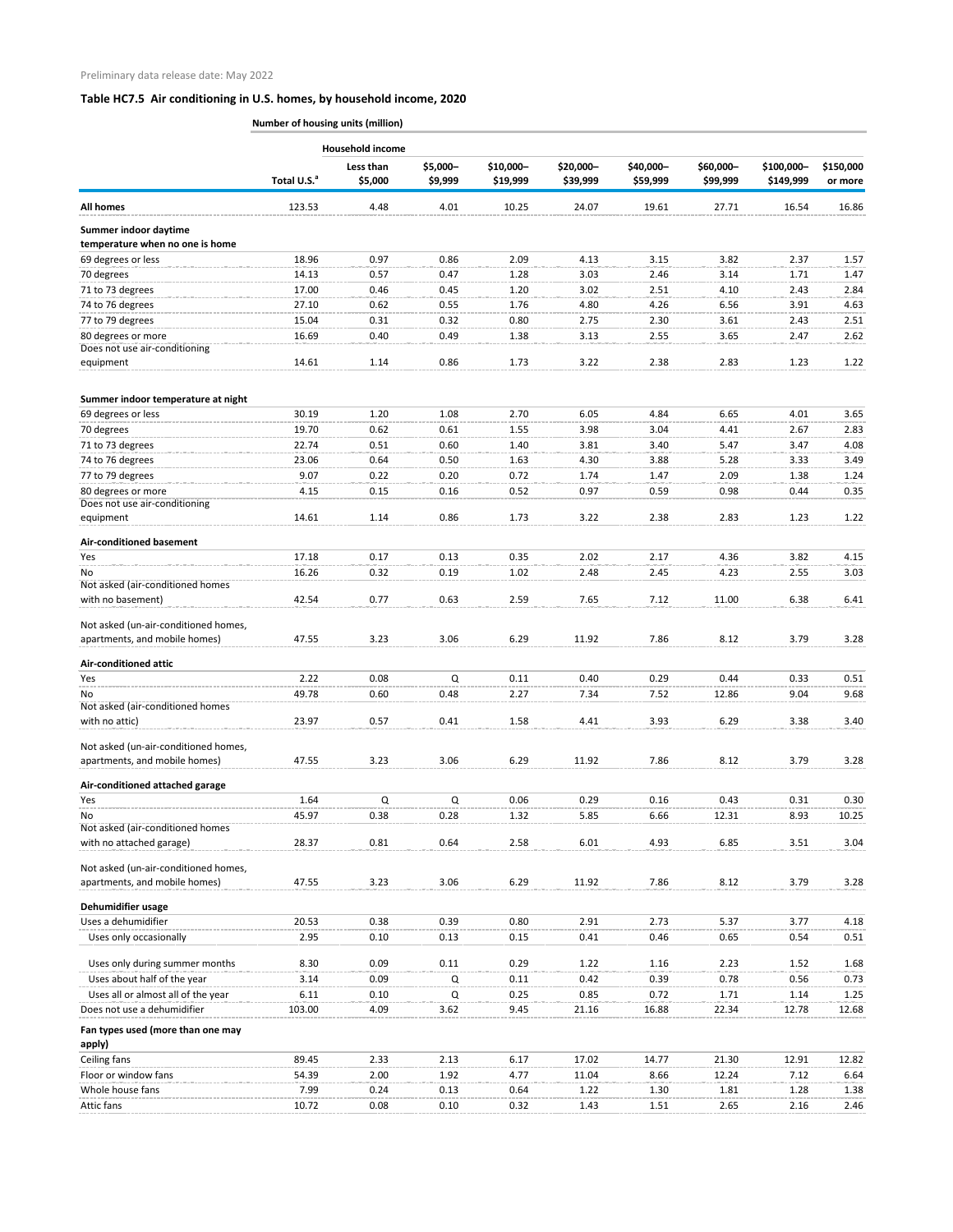| <b>Number of housing units (million)</b> |  |  |  |  |
|------------------------------------------|--|--|--|--|
|------------------------------------------|--|--|--|--|

|                                     |                         | <b>Household income</b> |                     |                       |                       |                       |                       |                         |                      |
|-------------------------------------|-------------------------|-------------------------|---------------------|-----------------------|-----------------------|-----------------------|-----------------------|-------------------------|----------------------|
|                                     | Total U.S. <sup>a</sup> | Less than<br>\$5,000    | \$5,000-<br>\$9,999 | \$10,000-<br>\$19,999 | \$20,000-<br>\$39,999 | \$40,000-<br>\$59,999 | \$60,000-<br>\$99,999 | \$100,000-<br>\$149,999 | \$150,000<br>or more |
| All homes                           | 123.53                  | 4.48                    | 4.01                | 10.25                 | 24.07                 | 19.61                 | 27.71                 | 16.54                   | 16.86                |
| Number of ceiling fans used         |                         |                         |                     |                       |                       |                       |                       |                         |                      |
| 0                                   | 34.08                   | 2.14                    | 1.88                | 4.08                  | 7.05                  | 4.83                  | 6.41                  | 3.63                    | 4.05                 |
|                                     | 19.94                   | 0.90                    | 0.86                | 2.13                  | 4.50                  | 3.27                  | 3.97                  | 2.32                    | 2.00                 |
| $\overline{2}$                      | 19.42                   | 0.58                    | 0.55                | 1.56                  | 4.31                  | 3.52                  | 4.46                  | 2.48                    | 1.96                 |
|                                     | 16.02                   | 0.38                    | 0.42                | 1.09                  | 3.28                  | 2.75                  | 3.82                  | 2.29                    | 1.99                 |
| 4 or more                           | 34.07                   | 0.48                    | 0.30                | 1.39                  | 4.93                  | 5.24                  | 9.05                  | 5.82                    | 6.86                 |
| Most used ceiling fan usage         |                         |                         |                     |                       |                       |                       |                       |                         |                      |
| Uses a ceiling fan                  | 89.45                   | 2.33                    | 2.13                | 6.17                  | 17.02                 | 14.77                 | 21.30                 | 12.91                   | 12.82                |
| Uses only occasionally              | 28.83                   | 0.79                    | 0.73                | 2.27                  | 6.19                  | 5.16                  | 6.56                  | 3.71                    | 3.42                 |
| Uses only during summer months      | 22.13                   | 0.55                    | 0.49                | 1.64                  | 4.21                  | 3.49                  | 5.27                  | 3.24                    | 3.24                 |
| Uses about half of the year         | 9.56                    | 0.26                    | 0.21                | 0.64                  | 1.62                  | 1.45                  | 2.27                  | 1.47                    | 1.64                 |
| Uses all or almost all of the year  | 28.92                   | 0.73                    | 0.69                | 1.61                  | 5.00                  | 4.68                  | 7.20                  | 4.49                    | 4.52                 |
| Does not use a ceiling fan          | 34.08                   | 2.14                    | 1.88                | 4.08                  | 7.05                  | 4.83                  | 6.41                  | 3.63                    | 4.05                 |
| Number of floor or window fans used |                         |                         |                     |                       |                       |                       |                       |                         |                      |
| 0                                   | 69.14                   | 2.48                    | 2.09                | 5.48                  | 13.03                 | 10.94                 | 15.47                 | 9.42                    | 10.22                |
|                                     | 24.53                   | 0.88                    | 0.84                | 2.36                  | 5.31                  | 3.92                  | 5.27                  | 3.20                    | 2.75                 |

<sup>a</sup> Total U.S. includes all primary occupied housing units in the 50 states and the District of Columbia. Vacant housing units, seasonal units, second homes, military houses, and group quarters are excluded.

|           | 24.53 | 0.88        | 0.84 | 2.36 | 5.31 | 3.92   | ר ה<br>، ے ، ب | 3.20 | 2.75 |
|-----------|-------|-------------|------|------|------|--------|----------------|------|------|
|           | 18.85 | 0.72        | 0.1' | 1.54 | 2 74 |        | 4.46           | າ າາ | 2.32 |
|           | 7.04  | 125<br>◡.∠. | 0.16 | 0.55 | 1.30 | 1.00   | 1.69           | 1.06 | 1.02 |
| 4 or more | 3.96  | ◡.⊥         | 0.15 | 0.31 | 0.69 | -63. ل | 0.82           | 0.66 | 0.56 |
|           |       |             |      |      |      |        |                |      |      |

Source: U.S. Energy Information Administration, Office of Energy Demand and Integrated Statistics, Form EIA-457A of the *2020 Residential Energy Consumption Survey*

Notes: Because of rounding, data may not sum to totals. See RECS Terminology for the definitions of terms used in these tables.

Q = Data withheld because either the relative standard error (RSE) was greater than 50% or fewer than 10 households were in the reporting sample.

N = No households in reporting sample.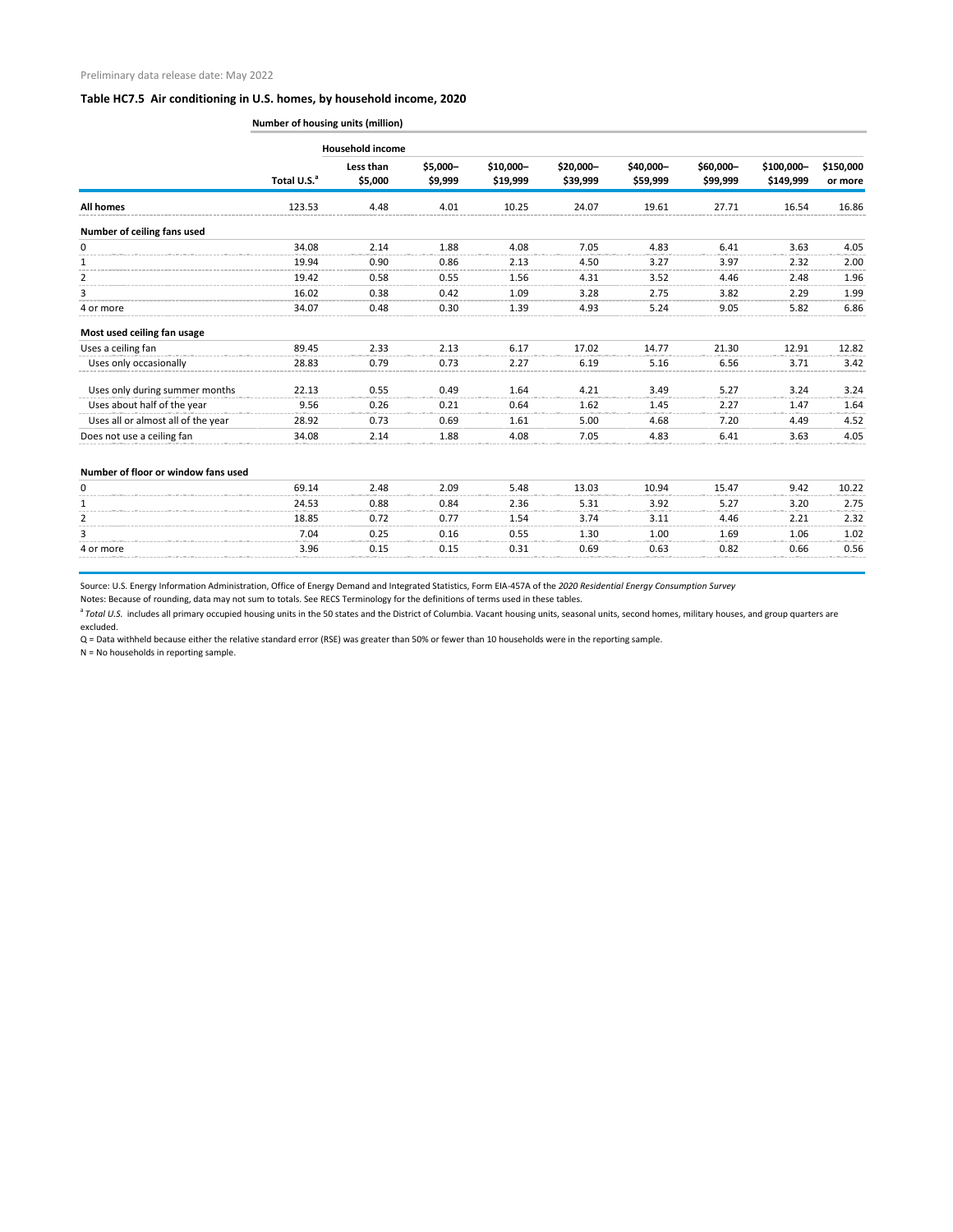| \$5,000-<br>\$10,000-<br>\$20,000-<br>\$40,000-<br>\$60,000-<br>\$100,000-<br>Less than<br>Total U.S. <sup>a</sup><br>\$5,000<br>\$9,999<br>\$19,999<br>\$39,999<br>\$59,999<br>\$99,999<br>\$149,999<br>0.00<br>4.63<br>1.98<br>1.83<br><b>All homes</b><br>5.53<br>3.21<br>1.58<br>1.83<br>Air-conditioning equipment<br>Uses air-conditioning equipment<br>0.36<br>5.40<br>6.52<br>3.69<br>2.09<br>2.04<br>1.96<br>1.66<br>Does not use air-conditioning<br>2.70<br>8.51<br>7.87<br>5.94<br>6.01<br>8.23<br>10.24<br>5.31<br>equipment<br>Apartment primarily air conditioned<br>by equipment that serves multiple<br>units in the building<br>18.31<br>Yes<br>4.12<br>14.39<br>10.80<br>7.91<br>11.64<br>8.89<br>14.43<br>No<br>10.72<br>10.94<br>7.31<br>4.37<br>5.67<br>5.64<br>8.21<br>1.64<br>Does not use air-conditioning<br>3.88<br>13.05<br>15.02<br>12.66<br>10.85<br>11.60<br>10.23<br>21.30<br>19.33<br>equipment<br>Not asked (single family and mobile<br>0.00<br>6.01<br>6.96<br>3.51<br>1.95<br>2.12<br>1.64<br>1.84<br>homes)<br>Main type of air-conditioning<br>equipment used<br>Central air-conditioning equipment<br>7.31<br>7.93<br>0.57<br>4.15<br>2.41<br>2.31<br>1.93<br>2.43<br>(including central heat pump)<br>2.18<br>Ductless heat pump (mini-split)<br>42.78<br>19.53<br>6.82<br>49.51<br>49.20<br>18.43<br>13.36<br>16.15<br>14.11<br>Window or wall air conditioner<br>2.05<br>7.58<br>6.43<br>4.47<br>5.21<br>4.63<br>5.20<br>5.95<br>10.02<br>Portable air conditioner<br>5.77<br>25.68<br>23.54<br>13.92<br>17.47<br>25.88<br>14.03<br>11.57<br>18.56<br>8.39<br>18.29<br>Evaporative or swamp cooler<br>44.80<br>25.20<br>16.17<br>22.59<br>27.30<br>59.83<br>30.77<br>Does not use air-conditioning<br>8.51<br>8.23<br>2.70<br>10.24<br>7.87<br>5.94<br>6.01<br>5.31<br>equipment<br>Main air-conditioning equipment age<br>2.46<br>12.49<br>9.91<br>5.92<br>6.71<br>5.67<br>Less than 2 years old<br>17.80<br>4.30<br>1.90<br>14.10<br>13.18<br>6.79<br>4.70<br>5.01<br>3.99<br>5.39<br>2 to 4 years old<br>5 to 9 years old<br>1.35<br>10.38<br>5.99<br>11.94<br>4.03<br>4.31<br>3.81<br>4.72<br>10 to 14 years old<br>1.99<br>10.04<br>12.86<br>7.29<br>4.48<br>3.55<br>5.21<br>5.34<br>4.90<br>15 to 19 years old<br>20.79<br>2.71<br>21.87<br>10.25<br>7.25<br>7.84<br>5.62<br>7.30<br>8.30<br>20 or more years old<br>3.06<br>21.66<br>9.96<br>6.89<br>19.47<br>6.57<br>5.63<br>7.65<br>Does not use air-conditioning<br>8.51<br>10.24<br>5.94<br>2.70<br>7.87<br>6.01<br>5.31<br>8.23<br>equipment<br>Secondary type of air-conditioning<br>equipment used<br>No other equipment used<br>6.87<br>3.78<br>2.25<br>1.81<br>2.23<br>0.48<br>6.06<br>2.11<br>Central air-conditioning equipment<br>(including central heat pump)<br>9.79<br>44.30<br>68.19<br>36.38<br>24.63<br>25.66<br>21.79<br>23.31<br>Ductless heat pump (mini-split)<br>0.00<br>0.00<br>104.32<br>33.87<br>26.88<br>23.02<br>10.68<br>17.46<br>Window or wall air conditioner<br>4.16<br>33.28<br>28.46<br>15.78<br>8.61<br>11.92<br>7.04<br>12.17<br>10.20<br>Portable air conditioner<br>36.12<br>19.44<br>12.17<br>5.52<br>48.03<br>15.93<br>15.06<br>14.57 |  | <b>Household income</b> |  |  |  |                      |
|-----------------------------------------------------------------------------------------------------------------------------------------------------------------------------------------------------------------------------------------------------------------------------------------------------------------------------------------------------------------------------------------------------------------------------------------------------------------------------------------------------------------------------------------------------------------------------------------------------------------------------------------------------------------------------------------------------------------------------------------------------------------------------------------------------------------------------------------------------------------------------------------------------------------------------------------------------------------------------------------------------------------------------------------------------------------------------------------------------------------------------------------------------------------------------------------------------------------------------------------------------------------------------------------------------------------------------------------------------------------------------------------------------------------------------------------------------------------------------------------------------------------------------------------------------------------------------------------------------------------------------------------------------------------------------------------------------------------------------------------------------------------------------------------------------------------------------------------------------------------------------------------------------------------------------------------------------------------------------------------------------------------------------------------------------------------------------------------------------------------------------------------------------------------------------------------------------------------------------------------------------------------------------------------------------------------------------------------------------------------------------------------------------------------------------------------------------------------------------------------------------------------------------------------------------------------------------------------------------------------------------------------------------------------------------------------------------------------------------------------------------------------------------------------------------------------------------------------------------------------------------------------------------------------------------------------------------------------------------------------------------------------------------------------------------------------------------------------------------------------------------------------------------------------------------------|--|-------------------------|--|--|--|----------------------|
|                                                                                                                                                                                                                                                                                                                                                                                                                                                                                                                                                                                                                                                                                                                                                                                                                                                                                                                                                                                                                                                                                                                                                                                                                                                                                                                                                                                                                                                                                                                                                                                                                                                                                                                                                                                                                                                                                                                                                                                                                                                                                                                                                                                                                                                                                                                                                                                                                                                                                                                                                                                                                                                                                                                                                                                                                                                                                                                                                                                                                                                                                                                                                                                   |  |                         |  |  |  | \$150,000<br>or more |
|                                                                                                                                                                                                                                                                                                                                                                                                                                                                                                                                                                                                                                                                                                                                                                                                                                                                                                                                                                                                                                                                                                                                                                                                                                                                                                                                                                                                                                                                                                                                                                                                                                                                                                                                                                                                                                                                                                                                                                                                                                                                                                                                                                                                                                                                                                                                                                                                                                                                                                                                                                                                                                                                                                                                                                                                                                                                                                                                                                                                                                                                                                                                                                                   |  |                         |  |  |  | 1.93                 |
|                                                                                                                                                                                                                                                                                                                                                                                                                                                                                                                                                                                                                                                                                                                                                                                                                                                                                                                                                                                                                                                                                                                                                                                                                                                                                                                                                                                                                                                                                                                                                                                                                                                                                                                                                                                                                                                                                                                                                                                                                                                                                                                                                                                                                                                                                                                                                                                                                                                                                                                                                                                                                                                                                                                                                                                                                                                                                                                                                                                                                                                                                                                                                                                   |  |                         |  |  |  |                      |
|                                                                                                                                                                                                                                                                                                                                                                                                                                                                                                                                                                                                                                                                                                                                                                                                                                                                                                                                                                                                                                                                                                                                                                                                                                                                                                                                                                                                                                                                                                                                                                                                                                                                                                                                                                                                                                                                                                                                                                                                                                                                                                                                                                                                                                                                                                                                                                                                                                                                                                                                                                                                                                                                                                                                                                                                                                                                                                                                                                                                                                                                                                                                                                                   |  |                         |  |  |  | 2.05                 |
|                                                                                                                                                                                                                                                                                                                                                                                                                                                                                                                                                                                                                                                                                                                                                                                                                                                                                                                                                                                                                                                                                                                                                                                                                                                                                                                                                                                                                                                                                                                                                                                                                                                                                                                                                                                                                                                                                                                                                                                                                                                                                                                                                                                                                                                                                                                                                                                                                                                                                                                                                                                                                                                                                                                                                                                                                                                                                                                                                                                                                                                                                                                                                                                   |  |                         |  |  |  | 7.22                 |
|                                                                                                                                                                                                                                                                                                                                                                                                                                                                                                                                                                                                                                                                                                                                                                                                                                                                                                                                                                                                                                                                                                                                                                                                                                                                                                                                                                                                                                                                                                                                                                                                                                                                                                                                                                                                                                                                                                                                                                                                                                                                                                                                                                                                                                                                                                                                                                                                                                                                                                                                                                                                                                                                                                                                                                                                                                                                                                                                                                                                                                                                                                                                                                                   |  |                         |  |  |  |                      |
|                                                                                                                                                                                                                                                                                                                                                                                                                                                                                                                                                                                                                                                                                                                                                                                                                                                                                                                                                                                                                                                                                                                                                                                                                                                                                                                                                                                                                                                                                                                                                                                                                                                                                                                                                                                                                                                                                                                                                                                                                                                                                                                                                                                                                                                                                                                                                                                                                                                                                                                                                                                                                                                                                                                                                                                                                                                                                                                                                                                                                                                                                                                                                                                   |  |                         |  |  |  | 14.47                |
|                                                                                                                                                                                                                                                                                                                                                                                                                                                                                                                                                                                                                                                                                                                                                                                                                                                                                                                                                                                                                                                                                                                                                                                                                                                                                                                                                                                                                                                                                                                                                                                                                                                                                                                                                                                                                                                                                                                                                                                                                                                                                                                                                                                                                                                                                                                                                                                                                                                                                                                                                                                                                                                                                                                                                                                                                                                                                                                                                                                                                                                                                                                                                                                   |  |                         |  |  |  | 8.05                 |
|                                                                                                                                                                                                                                                                                                                                                                                                                                                                                                                                                                                                                                                                                                                                                                                                                                                                                                                                                                                                                                                                                                                                                                                                                                                                                                                                                                                                                                                                                                                                                                                                                                                                                                                                                                                                                                                                                                                                                                                                                                                                                                                                                                                                                                                                                                                                                                                                                                                                                                                                                                                                                                                                                                                                                                                                                                                                                                                                                                                                                                                                                                                                                                                   |  |                         |  |  |  |                      |
|                                                                                                                                                                                                                                                                                                                                                                                                                                                                                                                                                                                                                                                                                                                                                                                                                                                                                                                                                                                                                                                                                                                                                                                                                                                                                                                                                                                                                                                                                                                                                                                                                                                                                                                                                                                                                                                                                                                                                                                                                                                                                                                                                                                                                                                                                                                                                                                                                                                                                                                                                                                                                                                                                                                                                                                                                                                                                                                                                                                                                                                                                                                                                                                   |  |                         |  |  |  |                      |
|                                                                                                                                                                                                                                                                                                                                                                                                                                                                                                                                                                                                                                                                                                                                                                                                                                                                                                                                                                                                                                                                                                                                                                                                                                                                                                                                                                                                                                                                                                                                                                                                                                                                                                                                                                                                                                                                                                                                                                                                                                                                                                                                                                                                                                                                                                                                                                                                                                                                                                                                                                                                                                                                                                                                                                                                                                                                                                                                                                                                                                                                                                                                                                                   |  |                         |  |  |  | 2.10                 |
|                                                                                                                                                                                                                                                                                                                                                                                                                                                                                                                                                                                                                                                                                                                                                                                                                                                                                                                                                                                                                                                                                                                                                                                                                                                                                                                                                                                                                                                                                                                                                                                                                                                                                                                                                                                                                                                                                                                                                                                                                                                                                                                                                                                                                                                                                                                                                                                                                                                                                                                                                                                                                                                                                                                                                                                                                                                                                                                                                                                                                                                                                                                                                                                   |  |                         |  |  |  |                      |
|                                                                                                                                                                                                                                                                                                                                                                                                                                                                                                                                                                                                                                                                                                                                                                                                                                                                                                                                                                                                                                                                                                                                                                                                                                                                                                                                                                                                                                                                                                                                                                                                                                                                                                                                                                                                                                                                                                                                                                                                                                                                                                                                                                                                                                                                                                                                                                                                                                                                                                                                                                                                                                                                                                                                                                                                                                                                                                                                                                                                                                                                                                                                                                                   |  |                         |  |  |  |                      |
|                                                                                                                                                                                                                                                                                                                                                                                                                                                                                                                                                                                                                                                                                                                                                                                                                                                                                                                                                                                                                                                                                                                                                                                                                                                                                                                                                                                                                                                                                                                                                                                                                                                                                                                                                                                                                                                                                                                                                                                                                                                                                                                                                                                                                                                                                                                                                                                                                                                                                                                                                                                                                                                                                                                                                                                                                                                                                                                                                                                                                                                                                                                                                                                   |  |                         |  |  |  |                      |
|                                                                                                                                                                                                                                                                                                                                                                                                                                                                                                                                                                                                                                                                                                                                                                                                                                                                                                                                                                                                                                                                                                                                                                                                                                                                                                                                                                                                                                                                                                                                                                                                                                                                                                                                                                                                                                                                                                                                                                                                                                                                                                                                                                                                                                                                                                                                                                                                                                                                                                                                                                                                                                                                                                                                                                                                                                                                                                                                                                                                                                                                                                                                                                                   |  |                         |  |  |  |                      |
|                                                                                                                                                                                                                                                                                                                                                                                                                                                                                                                                                                                                                                                                                                                                                                                                                                                                                                                                                                                                                                                                                                                                                                                                                                                                                                                                                                                                                                                                                                                                                                                                                                                                                                                                                                                                                                                                                                                                                                                                                                                                                                                                                                                                                                                                                                                                                                                                                                                                                                                                                                                                                                                                                                                                                                                                                                                                                                                                                                                                                                                                                                                                                                                   |  |                         |  |  |  |                      |
|                                                                                                                                                                                                                                                                                                                                                                                                                                                                                                                                                                                                                                                                                                                                                                                                                                                                                                                                                                                                                                                                                                                                                                                                                                                                                                                                                                                                                                                                                                                                                                                                                                                                                                                                                                                                                                                                                                                                                                                                                                                                                                                                                                                                                                                                                                                                                                                                                                                                                                                                                                                                                                                                                                                                                                                                                                                                                                                                                                                                                                                                                                                                                                                   |  |                         |  |  |  |                      |
|                                                                                                                                                                                                                                                                                                                                                                                                                                                                                                                                                                                                                                                                                                                                                                                                                                                                                                                                                                                                                                                                                                                                                                                                                                                                                                                                                                                                                                                                                                                                                                                                                                                                                                                                                                                                                                                                                                                                                                                                                                                                                                                                                                                                                                                                                                                                                                                                                                                                                                                                                                                                                                                                                                                                                                                                                                                                                                                                                                                                                                                                                                                                                                                   |  |                         |  |  |  |                      |
|                                                                                                                                                                                                                                                                                                                                                                                                                                                                                                                                                                                                                                                                                                                                                                                                                                                                                                                                                                                                                                                                                                                                                                                                                                                                                                                                                                                                                                                                                                                                                                                                                                                                                                                                                                                                                                                                                                                                                                                                                                                                                                                                                                                                                                                                                                                                                                                                                                                                                                                                                                                                                                                                                                                                                                                                                                                                                                                                                                                                                                                                                                                                                                                   |  |                         |  |  |  | 7.22                 |
|                                                                                                                                                                                                                                                                                                                                                                                                                                                                                                                                                                                                                                                                                                                                                                                                                                                                                                                                                                                                                                                                                                                                                                                                                                                                                                                                                                                                                                                                                                                                                                                                                                                                                                                                                                                                                                                                                                                                                                                                                                                                                                                                                                                                                                                                                                                                                                                                                                                                                                                                                                                                                                                                                                                                                                                                                                                                                                                                                                                                                                                                                                                                                                                   |  |                         |  |  |  |                      |
|                                                                                                                                                                                                                                                                                                                                                                                                                                                                                                                                                                                                                                                                                                                                                                                                                                                                                                                                                                                                                                                                                                                                                                                                                                                                                                                                                                                                                                                                                                                                                                                                                                                                                                                                                                                                                                                                                                                                                                                                                                                                                                                                                                                                                                                                                                                                                                                                                                                                                                                                                                                                                                                                                                                                                                                                                                                                                                                                                                                                                                                                                                                                                                                   |  |                         |  |  |  | 7.30                 |
|                                                                                                                                                                                                                                                                                                                                                                                                                                                                                                                                                                                                                                                                                                                                                                                                                                                                                                                                                                                                                                                                                                                                                                                                                                                                                                                                                                                                                                                                                                                                                                                                                                                                                                                                                                                                                                                                                                                                                                                                                                                                                                                                                                                                                                                                                                                                                                                                                                                                                                                                                                                                                                                                                                                                                                                                                                                                                                                                                                                                                                                                                                                                                                                   |  |                         |  |  |  | 5.49                 |
|                                                                                                                                                                                                                                                                                                                                                                                                                                                                                                                                                                                                                                                                                                                                                                                                                                                                                                                                                                                                                                                                                                                                                                                                                                                                                                                                                                                                                                                                                                                                                                                                                                                                                                                                                                                                                                                                                                                                                                                                                                                                                                                                                                                                                                                                                                                                                                                                                                                                                                                                                                                                                                                                                                                                                                                                                                                                                                                                                                                                                                                                                                                                                                                   |  |                         |  |  |  | 4.38                 |
|                                                                                                                                                                                                                                                                                                                                                                                                                                                                                                                                                                                                                                                                                                                                                                                                                                                                                                                                                                                                                                                                                                                                                                                                                                                                                                                                                                                                                                                                                                                                                                                                                                                                                                                                                                                                                                                                                                                                                                                                                                                                                                                                                                                                                                                                                                                                                                                                                                                                                                                                                                                                                                                                                                                                                                                                                                                                                                                                                                                                                                                                                                                                                                                   |  |                         |  |  |  |                      |
|                                                                                                                                                                                                                                                                                                                                                                                                                                                                                                                                                                                                                                                                                                                                                                                                                                                                                                                                                                                                                                                                                                                                                                                                                                                                                                                                                                                                                                                                                                                                                                                                                                                                                                                                                                                                                                                                                                                                                                                                                                                                                                                                                                                                                                                                                                                                                                                                                                                                                                                                                                                                                                                                                                                                                                                                                                                                                                                                                                                                                                                                                                                                                                                   |  |                         |  |  |  |                      |
|                                                                                                                                                                                                                                                                                                                                                                                                                                                                                                                                                                                                                                                                                                                                                                                                                                                                                                                                                                                                                                                                                                                                                                                                                                                                                                                                                                                                                                                                                                                                                                                                                                                                                                                                                                                                                                                                                                                                                                                                                                                                                                                                                                                                                                                                                                                                                                                                                                                                                                                                                                                                                                                                                                                                                                                                                                                                                                                                                                                                                                                                                                                                                                                   |  |                         |  |  |  | 6.97                 |
|                                                                                                                                                                                                                                                                                                                                                                                                                                                                                                                                                                                                                                                                                                                                                                                                                                                                                                                                                                                                                                                                                                                                                                                                                                                                                                                                                                                                                                                                                                                                                                                                                                                                                                                                                                                                                                                                                                                                                                                                                                                                                                                                                                                                                                                                                                                                                                                                                                                                                                                                                                                                                                                                                                                                                                                                                                                                                                                                                                                                                                                                                                                                                                                   |  |                         |  |  |  | 7.22                 |
|                                                                                                                                                                                                                                                                                                                                                                                                                                                                                                                                                                                                                                                                                                                                                                                                                                                                                                                                                                                                                                                                                                                                                                                                                                                                                                                                                                                                                                                                                                                                                                                                                                                                                                                                                                                                                                                                                                                                                                                                                                                                                                                                                                                                                                                                                                                                                                                                                                                                                                                                                                                                                                                                                                                                                                                                                                                                                                                                                                                                                                                                                                                                                                                   |  |                         |  |  |  |                      |
|                                                                                                                                                                                                                                                                                                                                                                                                                                                                                                                                                                                                                                                                                                                                                                                                                                                                                                                                                                                                                                                                                                                                                                                                                                                                                                                                                                                                                                                                                                                                                                                                                                                                                                                                                                                                                                                                                                                                                                                                                                                                                                                                                                                                                                                                                                                                                                                                                                                                                                                                                                                                                                                                                                                                                                                                                                                                                                                                                                                                                                                                                                                                                                                   |  |                         |  |  |  | 2.26                 |
|                                                                                                                                                                                                                                                                                                                                                                                                                                                                                                                                                                                                                                                                                                                                                                                                                                                                                                                                                                                                                                                                                                                                                                                                                                                                                                                                                                                                                                                                                                                                                                                                                                                                                                                                                                                                                                                                                                                                                                                                                                                                                                                                                                                                                                                                                                                                                                                                                                                                                                                                                                                                                                                                                                                                                                                                                                                                                                                                                                                                                                                                                                                                                                                   |  |                         |  |  |  | 21.76                |
|                                                                                                                                                                                                                                                                                                                                                                                                                                                                                                                                                                                                                                                                                                                                                                                                                                                                                                                                                                                                                                                                                                                                                                                                                                                                                                                                                                                                                                                                                                                                                                                                                                                                                                                                                                                                                                                                                                                                                                                                                                                                                                                                                                                                                                                                                                                                                                                                                                                                                                                                                                                                                                                                                                                                                                                                                                                                                                                                                                                                                                                                                                                                                                                   |  |                         |  |  |  | 18.24                |
|                                                                                                                                                                                                                                                                                                                                                                                                                                                                                                                                                                                                                                                                                                                                                                                                                                                                                                                                                                                                                                                                                                                                                                                                                                                                                                                                                                                                                                                                                                                                                                                                                                                                                                                                                                                                                                                                                                                                                                                                                                                                                                                                                                                                                                                                                                                                                                                                                                                                                                                                                                                                                                                                                                                                                                                                                                                                                                                                                                                                                                                                                                                                                                                   |  |                         |  |  |  |                      |
|                                                                                                                                                                                                                                                                                                                                                                                                                                                                                                                                                                                                                                                                                                                                                                                                                                                                                                                                                                                                                                                                                                                                                                                                                                                                                                                                                                                                                                                                                                                                                                                                                                                                                                                                                                                                                                                                                                                                                                                                                                                                                                                                                                                                                                                                                                                                                                                                                                                                                                                                                                                                                                                                                                                                                                                                                                                                                                                                                                                                                                                                                                                                                                                   |  |                         |  |  |  | 13.20                |
| Evaporative or swamp cooler<br>70.99<br>15.63<br>0.00<br>47.35<br>34.67<br>36.50<br>30.97<br>37.06<br>Does not use air-conditioning                                                                                                                                                                                                                                                                                                                                                                                                                                                                                                                                                                                                                                                                                                                                                                                                                                                                                                                                                                                                                                                                                                                                                                                                                                                                                                                                                                                                                                                                                                                                                                                                                                                                                                                                                                                                                                                                                                                                                                                                                                                                                                                                                                                                                                                                                                                                                                                                                                                                                                                                                                                                                                                                                                                                                                                                                                                                                                                                                                                                                                               |  |                         |  |  |  | 37.32                |
| 8.51<br>6.01<br>8.23<br>2.70<br>10.24<br>7.87<br>5.94<br>5.31<br>equipment                                                                                                                                                                                                                                                                                                                                                                                                                                                                                                                                                                                                                                                                                                                                                                                                                                                                                                                                                                                                                                                                                                                                                                                                                                                                                                                                                                                                                                                                                                                                                                                                                                                                                                                                                                                                                                                                                                                                                                                                                                                                                                                                                                                                                                                                                                                                                                                                                                                                                                                                                                                                                                                                                                                                                                                                                                                                                                                                                                                                                                                                                                        |  |                         |  |  |  | 7.22                 |
| Number of ductless heat pump<br>indoor units                                                                                                                                                                                                                                                                                                                                                                                                                                                                                                                                                                                                                                                                                                                                                                                                                                                                                                                                                                                                                                                                                                                                                                                                                                                                                                                                                                                                                                                                                                                                                                                                                                                                                                                                                                                                                                                                                                                                                                                                                                                                                                                                                                                                                                                                                                                                                                                                                                                                                                                                                                                                                                                                                                                                                                                                                                                                                                                                                                                                                                                                                                                                      |  |                         |  |  |  |                      |
| One<br>9.21<br>100.09<br>77.50<br>62.26<br>23.23<br>16.74<br>16.96<br>21.17                                                                                                                                                                                                                                                                                                                                                                                                                                                                                                                                                                                                                                                                                                                                                                                                                                                                                                                                                                                                                                                                                                                                                                                                                                                                                                                                                                                                                                                                                                                                                                                                                                                                                                                                                                                                                                                                                                                                                                                                                                                                                                                                                                                                                                                                                                                                                                                                                                                                                                                                                                                                                                                                                                                                                                                                                                                                                                                                                                                                                                                                                                       |  |                         |  |  |  | 15.52                |
| 62.23<br>10.49<br>73.79<br>67.51<br>38.83<br>30.68<br>22.47<br>22.16<br>Two                                                                                                                                                                                                                                                                                                                                                                                                                                                                                                                                                                                                                                                                                                                                                                                                                                                                                                                                                                                                                                                                                                                                                                                                                                                                                                                                                                                                                                                                                                                                                                                                                                                                                                                                                                                                                                                                                                                                                                                                                                                                                                                                                                                                                                                                                                                                                                                                                                                                                                                                                                                                                                                                                                                                                                                                                                                                                                                                                                                                                                                                                                       |  |                         |  |  |  | 24.77                |

| Three                             | 16.59 | 100.17        | 0.OC  | 77.59 | 48.00 | 54.85 | 31.30 | 40.21 | 24.34 |
|-----------------------------------|-------|---------------|-------|-------|-------|-------|-------|-------|-------|
| Four or more                      | 13.67 | 60.57         | 0.OC  |       | 39.98 | 43.41 | 29.95 | 26.69 | 23.47 |
| Does not use a ductless heat pump | 0.38  | 5.45          | . .   |       | 1.92  |       | ۔ 66. |       | 2.05  |
| Does not use air-conditioning     |       |               |       |       |       |       |       |       |       |
| equipment                         | 2.7C  | $8.5^{\circ}$ | 10.24 | 7.87  | 5.94  |       |       | 8.23  |       |

**RSEs for number of housing units**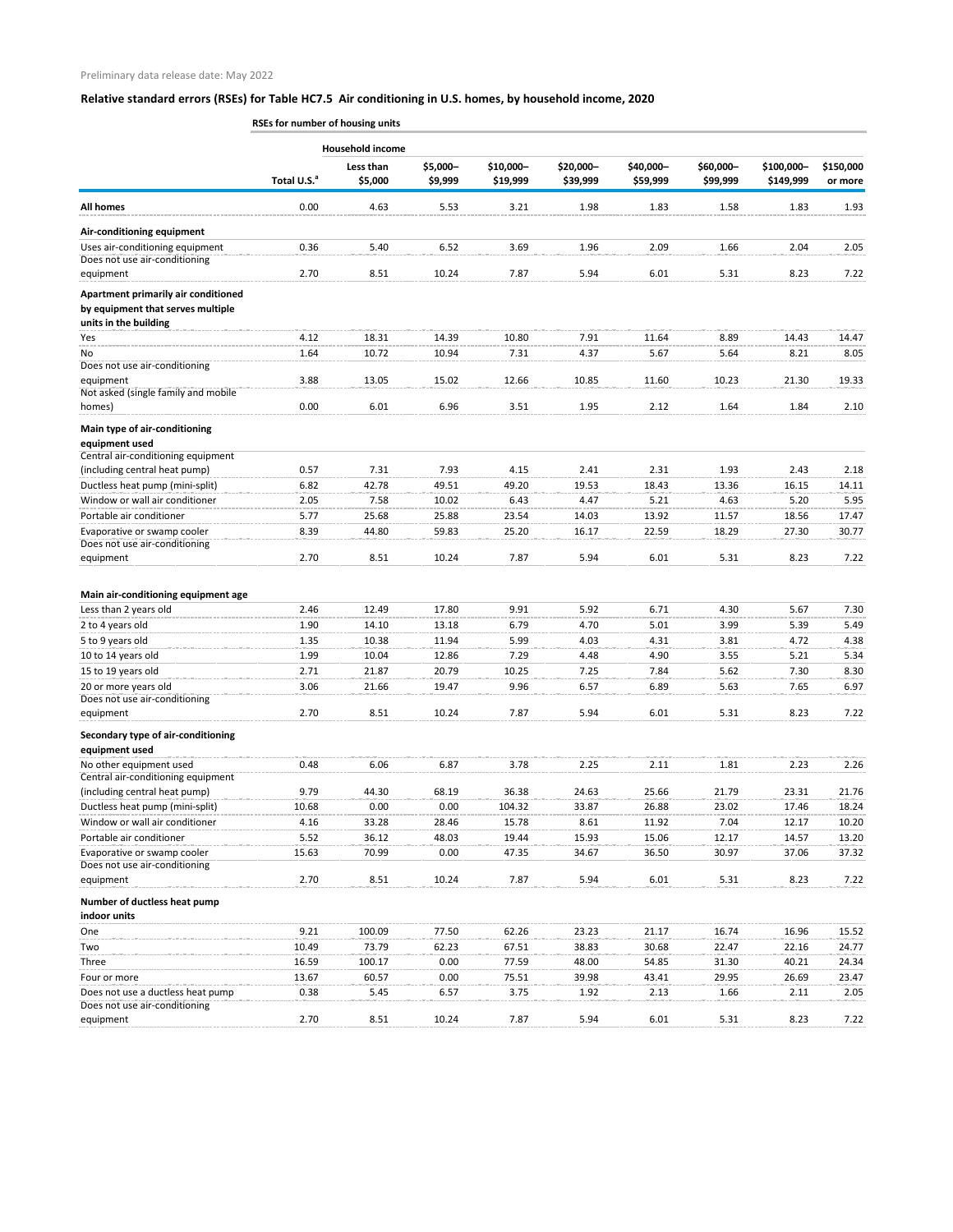**RSEs for number of housing units**

|                                                                          |                         | <b>Household income</b> |          |           |           |           |           |            |           |
|--------------------------------------------------------------------------|-------------------------|-------------------------|----------|-----------|-----------|-----------|-----------|------------|-----------|
|                                                                          |                         | Less than               | \$5,000- | \$10,000- | \$20,000- | \$40,000- | \$60,000- | \$100,000- | \$150,000 |
|                                                                          | Total U.S. <sup>a</sup> | \$5,000                 | \$9,999  | \$19,999  | \$39,999  | \$59,999  | \$99,999  | \$149,999  | or more   |
| All homes                                                                | 0.00                    | 4.63                    | 5.53     | 3.21      | 1.98      | 1.83      | 1.58      | 1.83       | 1.93      |
| Number of window or wall air<br>conditioners used                        |                         |                         |          |           |           |           |           |            |           |
| One                                                                      | 2.63                    | 11.07                   | 11.77    | 7.58      | 5.49      | 6.73      | 6.79      | 8.91       | 10.35     |
| Two                                                                      | 3.21                    | 13.72                   | 18.27    | 9.43      | 7.59      | 9.55      | 7.21      | 9.50       | 12.70     |
| Three                                                                    | 4.52                    | 33.21                   | 24.07    | 15.56     | 12.64     | 13.25     | 9.73      | 13.79      | 15.31     |
| Four or more<br>Does not use window or wall air                          | 6.10                    | 31.14                   | 37.10    | 24.70     | 16.52     | 14.39     | 12.48     | 17.08      | 10.84     |
| conditioners                                                             | 0.58                    | 7.22                    | 8.03     | 4.30      | 2.63      | 2.22      | 2.02      | 2.45       | 2.31      |
| Does not use air-conditioning                                            |                         |                         |          |           |           |           |           |            |           |
| equipment                                                                | 2.70                    | 8.51                    | 10.24    | 7.87      | 5.94      | 6.01      | 5.31      | 8.23       | 7.22      |
| Number of portable air conditioners<br>used                              |                         |                         |          |           |           |           |           |            |           |
| One                                                                      | 4.80                    | 29.97                   | 29.76    | 20.16     | 12.69     | 11.14     | 9.94      | 13.47      | 11.04     |
| Two                                                                      | 9.08                    | 32.46                   | 36.49    | 25.93     | 26.91     | 25.75     | 16.05     | 18.78      | 28.80     |
| Three                                                                    | 15.80                   | 0.00                    | 0.00     | 71.23     | 40.45     | 42.65     | 38.00     | 38.84      | 35.52     |
| Four or more<br>Does not use portable air                                | 23.68                   | 100.25                  | 100.78   | 70.48     | 53.41     | 0.00      | 42.27     | 100.21     | 47.67     |
| conditioners<br>Does not use air-conditioning                            | 0.43                    | 5.75                    | 6.96     | 3.70      | 2.04      | 2.12      | 1.67      | 2.08       | 2.10      |
| equipment                                                                | 2.70                    | 8.51                    | 10.24    | 7.87      | 5.94      | 6.01      | 5.31      | 8.23       | 7.22      |
| Has thermostat                                                           |                         |                         |          |           |           |           |           |            |           |
| Yes<br>Smart or internet-connected                                       | 0.34                    | 5.48                    | 6.60     | 3.68      | 2.07      | 2.03      | 1.71      | 1.96       | 2.04      |
| thermostat                                                               | 2.22                    | 27.43                   | 34.60    | 18.05     | 10.93     | 7.64      | 5.03      | 5.48       | 3.78      |
| Programmable thermostat                                                  | 0.88                    | 9.01                    | 10.94    | 5.58      | 3.19      | 2.86      | 2.27      | 2.82       | 2.60      |
| Non-programmable thermostat                                              | 1.29                    | 7.65                    | 8.91     | 4.50      | 3.26      | 3.06      | 3.24      | 3.43       | 4.47      |
| No                                                                       | 2.69                    | 10.19                   | 11.60    | 7.51      | 5.62      | 7.45      | 6.30      | 11.81      | 12.91     |
| Does not use heating or air-                                             |                         |                         |          |           |           |           |           |            |           |
| conditioning equipment                                                   | 8.80                    | 29.39                   | 28.82    | 24.64     | 22.49     | 19.38     | 18.60     | 28.48      | 28.82     |
| Air-conditioning equipment control<br>Sets one temperature and leaves it |                         |                         |          |           |           |           |           |            |           |
| there most of the time                                                   | 1.23                    | 8.06                    | 9.42     | 5.13      | 3.02      | 3.37      | 2.78      | 3.73       | 3.16      |
| Manually adjusts the temperature<br>Programmable or smart thermostat     | 1.60                    | 15.07                   | 14.03    | 7.31      | 4.18      | 4.41      | 3.03      | 4.83       | 4.63      |
| automatically adjusts the                                                |                         |                         |          |           |           |           |           |            |           |
| temperature                                                              | 1.72                    | 25.94                   | 30.49    | 15.71     | 8.23      | 7.08      | 3.89      | 4.30       | 3.80      |
| Turns equipment on or off as needed                                      | 2.02                    | 10.71                   | 11.21    | 7.24      | 5.07      | 5.79      | 5.14      | 5.83       | 7.04      |
| Household does not have control over                                     |                         |                         |          |           |           |           |           |            |           |
| the air-conditioning equipment<br>Controls air-conditioning equipment    | 5.17                    | 23.30                   | 26.26    | 14.79     | 10.69     | 14.47     | 14.45     | 15.16      | 23.66     |
| some other way                                                           | 59.14                   | 0.00                    | 0.00     | 0.00      | 0.00      | 74.20     | 0.00      | 100.75     | 0.00      |
| Does not use air-conditioning<br>equipment                               | 2.70                    | 8.51                    | 10.24    | 7.87      | 5.94      | 6.01      | 5.31      | 8.23       | 7.22      |
|                                                                          |                         |                         |          |           |           |           |           |            |           |
| Summer indoor daytime<br>temperature when someone is home                |                         |                         |          |           |           |           |           |            |           |
| 69 degrees or less                                                       | 1.60                    | 9.49                    | 11.26    | 6.45      | 3.97      | 4.47      | 3.92      | 5.63       | 5.88      |
| 70 degrees                                                               | 2.03                    | 16.45                   | 14.02    | 7.49      | 5.21      | 5.09      | 4.41      | 4.49       | 5.68      |

| 71 to 73 degrees              | 1.51 | 12.28 | 12.98 | 6.93  | 4.92 | 5.49 | 3.29 | 4.53  | 3.22  |
|-------------------------------|------|-------|-------|-------|------|------|------|-------|-------|
| 74 to 76 degrees              | 1.49 | 9.96  | 11.73 | 7.86  | 4.62 | 4.07 | 3.34 | 4.50  | 4.08  |
| 77 to 79 degrees              | 2.57 | 22.75 | 23.28 | 12.88 | 6.12 | 8.00 | 6.76 | 8.64  | 6.65  |
| 80 degrees or more            | 3.78 | 22.20 | 22.89 | 12.79 | 8.63 |      | 8.75 | 12.01 | 15.03 |
| Does not use air-conditioning |      |       |       |       |      |      |      |       |       |
| equipment                     | 2.70 | 8.51  | 10.24 | 7.87  | 5.94 | 6.01 | 5.31 | 8.23  | 7.22  |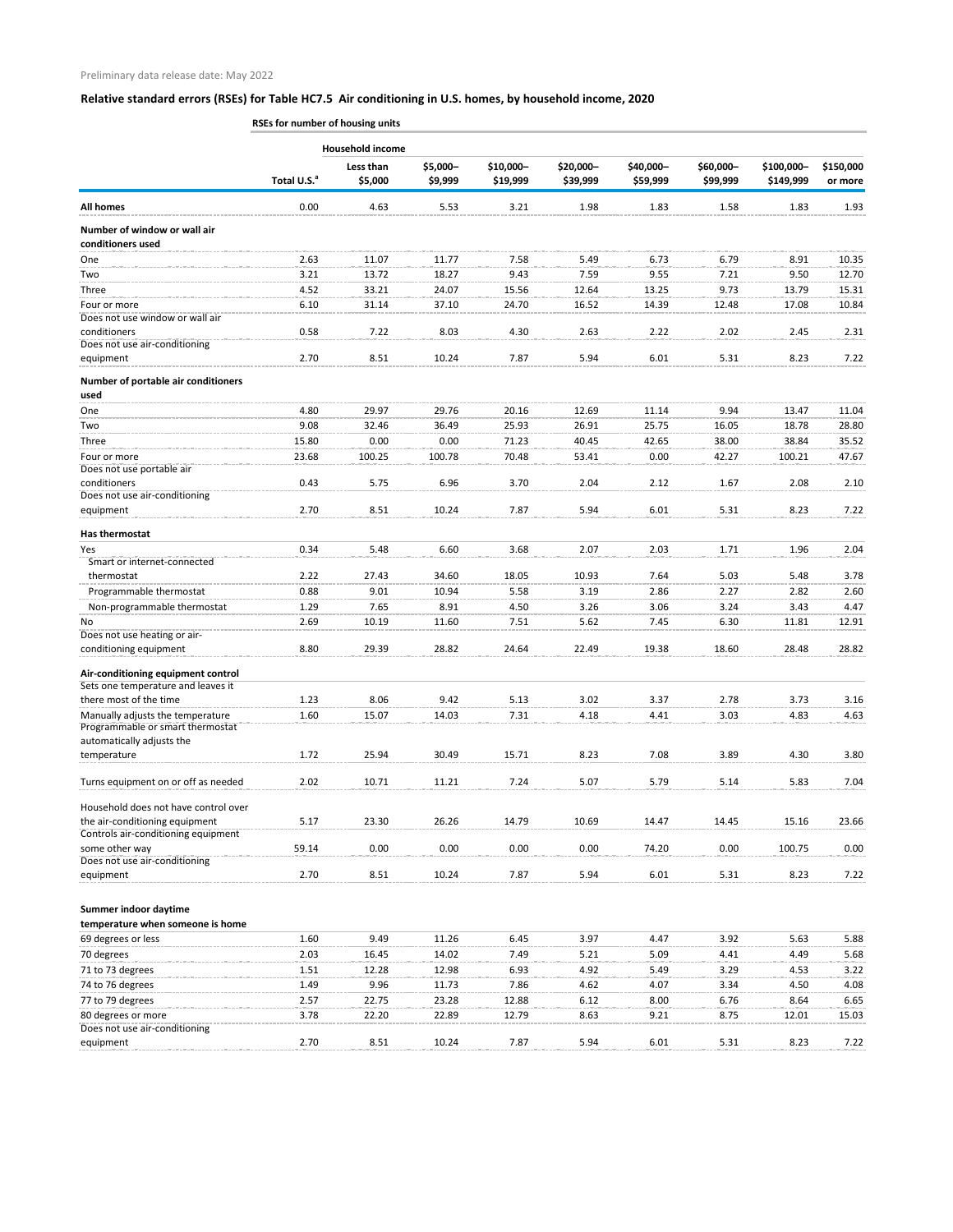**RSEs for number of housing units**

|                                                                       | <b>Household income</b> |           |          |           |           |           |           |            |           |
|-----------------------------------------------------------------------|-------------------------|-----------|----------|-----------|-----------|-----------|-----------|------------|-----------|
|                                                                       |                         | Less than | \$5,000- | \$10,000- | \$20,000- | \$40,000- | \$60,000- | \$100,000- | \$150,000 |
|                                                                       | Total U.S. <sup>a</sup> | \$5,000   | \$9,999  | \$19,999  | \$39,999  | \$59,999  | \$99,999  | \$149,999  | or more   |
| All homes                                                             | 0.00                    | 4.63      | 5.53     | 3.21      | 1.98      | 1.83      | 1.58      | 1.83       | 1.93      |
| Summer indoor daytime<br>temperature when no one is home              |                         |           |          |           |           |           |           |            |           |
| 69 degrees or less                                                    | 1.89                    | 9.22      | 12.62    | 6.42      | 4.54      | 5.11      | 4.80      | 5.95       | 7.05      |
| 70 degrees                                                            | 2.28                    | 14.89     | 12.74    | 8.80      | 6.16      | 5.03      | 5.39      | 6.07       | 6.07      |
| 71 to 73 degrees                                                      | 1.80                    | 12.79     | 14.66    | 6.99      | 6.17      | 6.01      | 4.28      | 4.73       | 4.82      |
| 74 to 76 degrees                                                      | 1.51                    | 12.63     | 14.31    | 7.65      | 4.72      | 4.22      | 3.38      | 4.07       | 3.60      |
| 77 to 79 degrees                                                      | 2.07                    | 18.91     | 18.29    | 11.20     | 5.86      | 6.93      | 5.51      | 5.69       | 5.17      |
| 80 degrees or more                                                    | 2.14                    | 18.34     | 15.17    | 8.53      | 5.86      | 5.74      | 5.39      | 6.28       | 5.76      |
| Does not use air-conditioning                                         |                         |           |          |           |           |           |           |            |           |
| equipment                                                             | 2.70                    | 8.51      | 10.24    | 7.87      | 5.94      | 6.01      | 5.31      | 8.23       | 7.22      |
| Summer indoor temperature at night                                    |                         |           |          |           |           |           |           |            |           |
| 69 degrees or less                                                    | 1.29                    | 8.65      | 12.32    | 6.10      | 3.36      | 4.12      | 2.73      | 4.53       | 5.01      |
| 70 degrees                                                            | 2.02                    | 13.46     | 13.60    | 8.21      | 4.89      | 4.95      | 4.24      | 4.87       | 5.30      |
| 71 to 73 degrees                                                      | 1.73                    | 11.41     | 15.04    | 7.81      | 4.90      | 5.00      | 3.33      | 4.50       | 3.55      |
| 74 to 76 degrees                                                      | 1.55                    | 11.08     | 13.57    | 7.91      | 5.63      | 4.77      | 4.40      | 4.54       | 4.59      |
| 77 to 79 degrees                                                      | 3.09                    | 23.44     | 24.25    | 14.10     | 7.43      | 9.87      | 6.15      | 8.48       | 7.14      |
| 80 degrees or more                                                    | 4.89                    | 27.31     | 30.28    | 13.56     | 11.38     | 10.62     | 10.74     | 14.33      | 15.45     |
| Does not use air-conditioning                                         |                         |           |          |           |           |           |           |            |           |
| equipment                                                             | 2.70                    | 8.51      | 10.24    | 7.87      | 5.94      | 6.01      | 5.31      | 8.23       | 7.22      |
| Air-conditioned basement                                              |                         |           |          |           |           |           |           |            |           |
| Yes                                                                   | 1.74                    | 20.81     | 25.72    | 15.64     | 6.44      | 5.00      | 3.41      | 4.48       | 4.40      |
| No                                                                    | 1.80                    | 17.72     | 20.74    | 11.41     | 5.43      | 5.77      | 3.85      | 5.29       | 4.23      |
| Not asked (air-conditioned homes                                      |                         |           |          |           |           |           |           |            |           |
| with no basement)                                                     | 0.62                    | 12.35     | 12.31    | 6.16      | 3.00      | 3.19      | 2.45      | 3.33       | 3.53      |
| Not asked (un-air-conditioned homes,<br>apartments, and mobile homes) | 0.58                    | 5.54      | 5.74     | 4.30      | 2.87      | 3.32      | 3.11      | 4.81       | 4.72      |
| <b>Air-conditioned attic</b>                                          |                         |           |          |           |           |           |           |            |           |
| Yes                                                                   | 5.62                    | 33.79     | 44.88    | 27.17     | 12.65     | 18.56     | 13.07     | 16.87      | 13.47     |
| No                                                                    | 0.76                    | 11.85     | 11.98    | 6.50      | 3.26      | 2.53      | 2.35      | 2.27       | 2.78      |
| Not asked (air-conditioned homes                                      |                         |           |          |           |           |           |           |            |           |
| with no attic)                                                        | 1.56                    | 12.15     | 14.89    | 5.98      | 3.84      | 4.72      | 3.59      | 4.23       | 4.34      |
| Not asked (un-air-conditioned homes,                                  |                         |           |          |           |           |           |           |            |           |
| apartments, and mobile homes)                                         | 0.58                    | 5.54      | 5.74     | 4.30      | 2.87      | 3.32      | 3.11      | 4.81       | 4.72      |
| Air-conditioned attached garage                                       |                         |           |          |           |           |           |           |            |           |
| Yes                                                                   | 6.88                    | 39.10     | 51.89    | 35.18     | 16.20     | 20.64     | 14.48     | 13.11      | 13.97     |
| No.                                                                   | 0.67                    | 14.91     | 18.44    | 8.88      | 3.73      | 3.28      | 2.04      | 2.57       | 2.63      |
| Not asked (air-conditioned homes<br>with no attached garage)          | 1.37                    | 10.52     | 12.38    | 6.23      | 3.40      | 4.48      | 3.31      | 5.31       | 5.52      |
|                                                                       |                         |           |          |           |           |           |           |            |           |
| Not asked (un-air-conditioned homes,                                  |                         |           |          |           |           |           |           |            |           |
| apartments, and mobile homes)                                         | 0.58                    | 5.54      | 5.74     | 4.30      | 2.87      | 3.32      | 3.11      | 4.81       | 4.72      |
| Dehumidifier usage                                                    |                         |           |          |           |           |           |           |            |           |
| Uses a dehumidifier                                                   | 1.57                    | 16.40     | 16.17    | 11.39     | 5.89      | 5.02      | 3.43      | 4.54       | 4.74      |
| Uses only occasionally                                                | 5.43                    | 33.06     | 28.01    | 20.85     | 14.65     | 13.16     | 9.73      | 11.69      | 11.69     |
| Uses only during summer months                                        | 2.63                    | 31.92     | 27.04    | 19.85     | 8.96      | 8.01      | 5.02      | 6.52       | 7.79      |
| Uses about half of the year                                           | 5.38                    | 31.63     | 42.85    | 29.40     | 14.94     | 14.57     | 9.19      | 10.39      | 9.11      |
| Uses all or almost all of the year                                    | 3.33                    | 31.18     | 34.31    | 22.48     | 10.65     | 9.26      | 6.31      | 10.09      | 7.57      |
| Does not use a dehumidifier                                           | 0.31                    | 4.90      | 5.82     | 3.53      | 2.12      | 2.02      | 1.95      | 2.26       | 2.47      |
| Fan types used (more than one may                                     |                         |           |          |           |           |           |           |            |           |
| apply)                                                                | 0.49                    | 6.57      | 6.87     | 3.84      | 2.48      | 2.14      | 1.87      | 1.95       | 2.19      |
| Ceiling fans<br>Floor or window fans                                  | 0.71                    | 6.87      | 6.66     | 4.87      | 2.23      | 2.94      | 2.18      | 3.05       | 2.75      |
| Whole house fans                                                      | 2.75                    | 17.45     | 22.33    | 12.68     | 8.40      | 8.19      | 6.09      | 7.98       | 7.45      |
| Attic fans                                                            | 2.19                    | 32.81     | 31.52    | 15.51     | 7.54      | 6.04      | 5.24      | 5.44       | 4.74      |